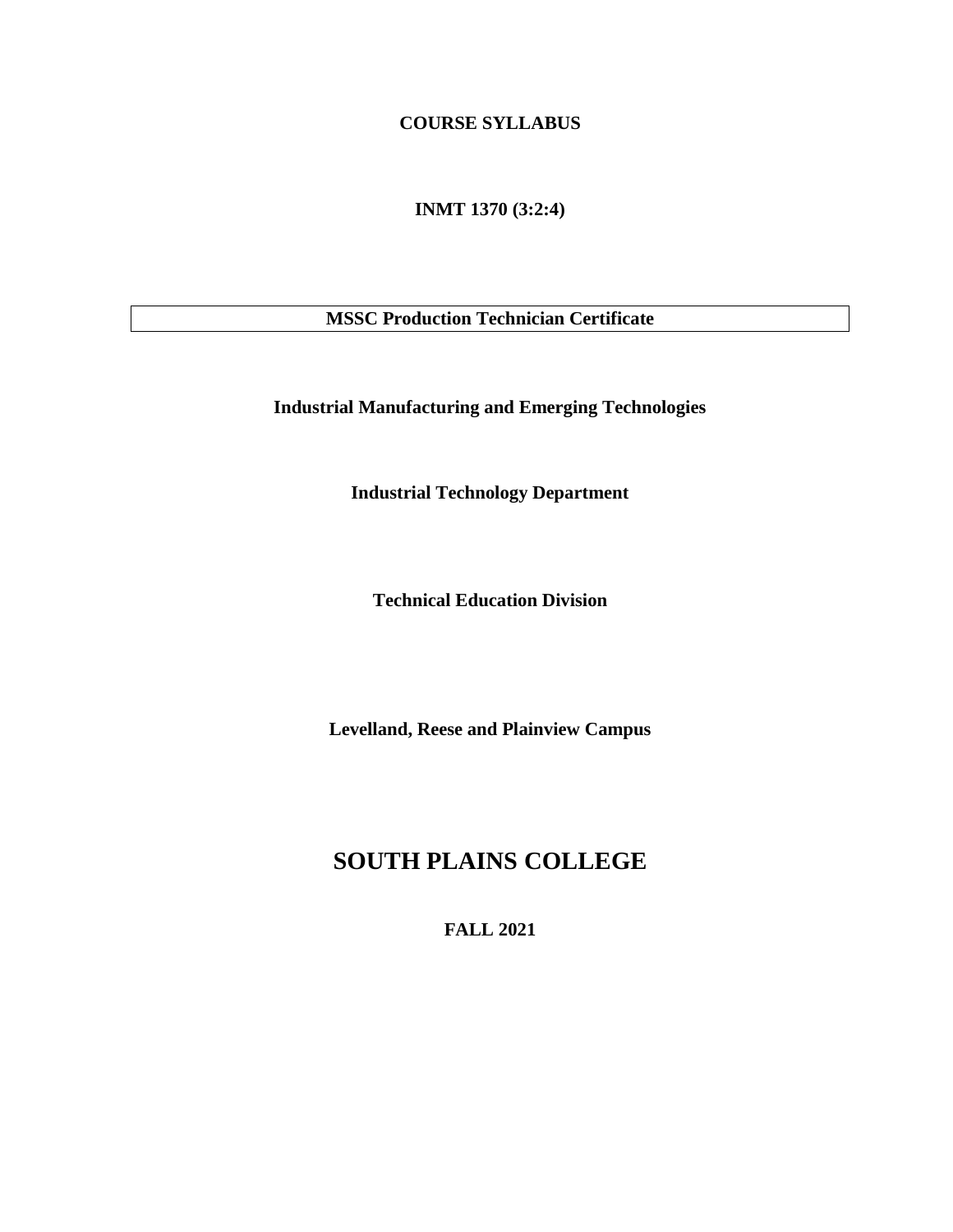## COURSE SYLLABUS

#### COURSE TITLE: INMT1370 MSSC Production Technician Certification

#### INSTRUCTOR:

 Bill Tackett Wheeler Osborne Salvador Molinar

#### OFFICE LOCATION: ET Building, Reese Center, and Plainview Room # IM103, IM104, RC215C, PTB112

(806)894-9611 ext: 2297 E-Mail btackett@southplainscollege.edu (806)894-9611 ext: 2352 E-Mail wosborne@southplainscollege.edu (806)894-9611 ext: 2334 E-Mail smolinar@southplainscollege.edu

#### OFFICE HOURS: By appointment

#### **SOUTH PLAINS COLLEGE IMPROVES EACH STUDENTS LIFE**

## **\*\*\*\*\*\*\*\*\*\*\*\*\*\*\*\*\*\*\*\*\*\*\*\*\*\*\*\*\*\*\*\*\*\*\*\*\*\*\*\*\*\*\*\*\*\*\*\*\*\*\*\*\*\*\*\*\*\*\*\*\*\*\*\*\*\*\*\*\*\*\*\*\*\*\*\*\*\*\*\*\*\*\*\***

## **I GENERAL COURSE INFORMATION:**

**A. Course Description:** A study of the fundamentals in manufacturing environment including safety protocols, quality practices, and continuous improvement. Course provides instructional information regarding student preparation to attain Manufacturing Skill Standards Council certification exams in Safety, and Quality/Continuous Improvement.

### **B. Course Learning Outcomes:**

- 1. Demonstrate safety practices and procedures pertaining to a production environment
- 2. Develop a comprehensive understanding of production planning and work flow.<br>3. Understand concepts of quality and continuous improvement pertaining to produ
- 3. Understand concepts of quality and continuous improvement pertaining to production work environment.
- 4. Demonstrate technical skills that pertain to Manufacturing Skill Standards Council certification exams in Safety, and Quality/Continuous Improvement.
- **C. Course Competencies:** The student must demonstrate the ability to master the concepts and techniques covered in the classroom and lab. Each student must attain a minimum level of 80% as the average on written tests, both daily and final, and on assigned lab projects.
- **D. Tutoring:** Students who do not pass their first exam will be required to attend three hours of tutoring each week until they pass their exam. This is a course requirement and will be reflected in the course grade.
- **E. Academic Integrity:** It is the aim of Industrial Manufacturing and Emerging Technologies faculty of South Plains College to foster a spirit of complete honesty and a high standard of integrity. The attempt of any student to present as his or her own work, which he or she has not honestly performed, is regarded by the faculty and administration as a most serious offence and renders the offender liable to serious consequences, possibly suspension. Students should refer to the SPC General Catalog policy regarding consequences for cheating and plagiarism (see "Academic Integrity" as well as "Student Conduct" sections in the college catalog). At times, working with other students is encouraged for some assignments and meets SCANS competencies C-9 through C-14. If you have a question as to whether you may work with other students on any assignment, ASK YOUR INSTRUCTOR.
- **F. SCANS and Foundation Skills:** The appropriate competencies and foundations skills (SCANS) have been integrated into the IMET program. The following competencies and foundation skills have been specifically integrated into the Course. C-1, C-3 through C-8, C-17, C19, F-1 through F-3, F-5, F-6, F-11, F-16, and F-17.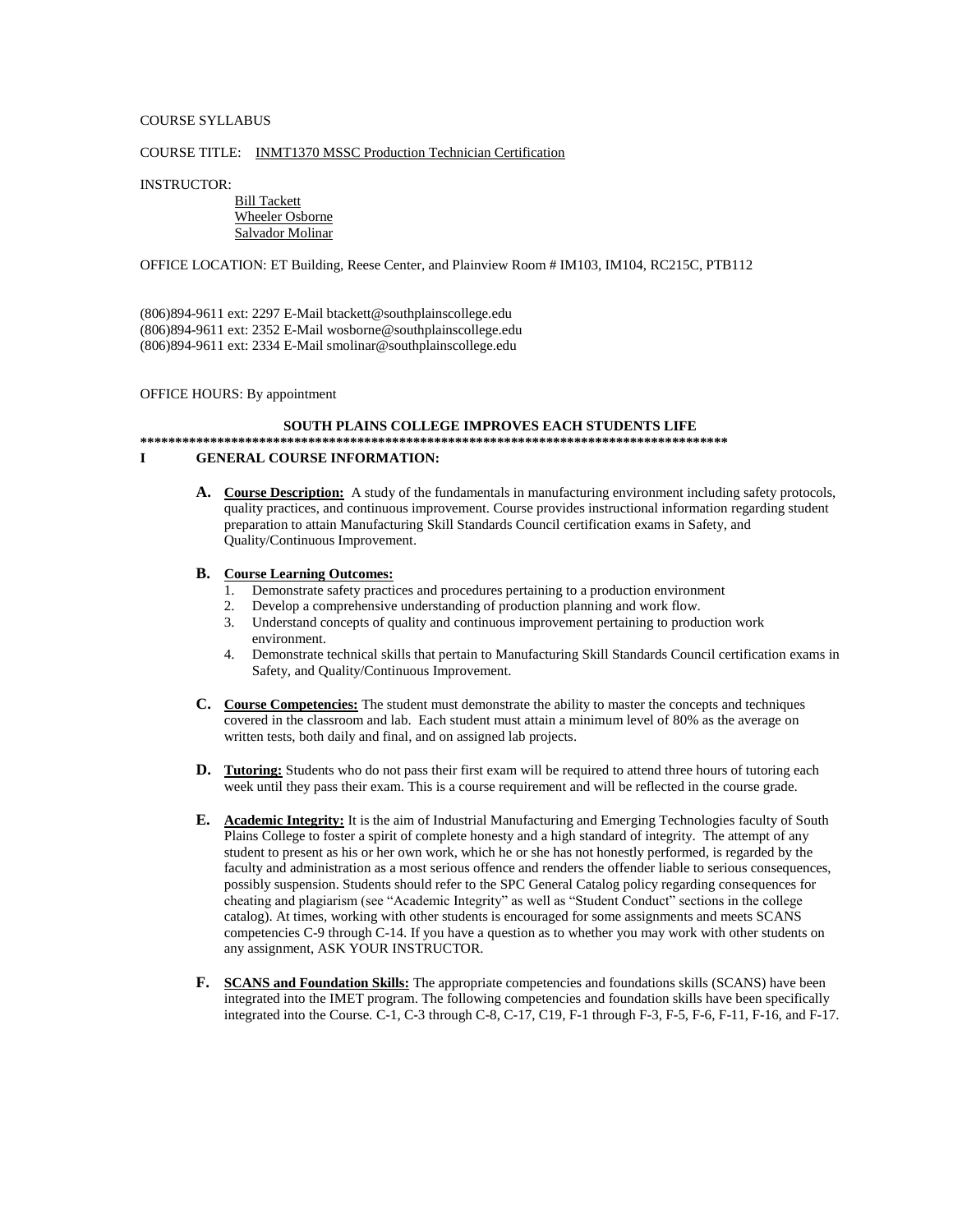### **II SPECIFIC COURSE/INSTRUCTOR REQUIREMENTS:**

- **A. Textbook and other materials:** No Textbook Required.
- **B. Tools:** TI-30Xa Scientific Calculator, ANSI approved Safety Glasses, Pocket knife (Lock Blade) Or Multi-Tool, Digital Multi-meter, USB Jump-drive (Memory Stick), Earphones with standard audio jack for listening to computer audio files with, Ear Plugs or some type of hearing protection, and a class G Hard hat and a Windows based laptop or desktop computer with internet access for online assignments and meetings.
- **C.** All students must participate in Manufacturing Skills Standards Council Certified Technician industry certification assessment.
- **D.** If you are experiencing any of the following symptoms please do not attend class and either seek medical attention or get tested for COVID-19.
	- Cough, shortness of breath, difficulty breathing
	- Fever or chills
	- Muscles or body aches
	- Vomiting or diarrhea
	- New loss of taste and smell

Please also notify DeEtte Edens, BSN, RN, Associate Director of Health & Wellness, at [dedens@southplainscollege.edu](mailto:dedens@southplainscollege.edu) or 806-716-2376.

## **E. South Plains College Attendance Policy**

Students are expected to attend all classes in order to be successful in a course. The student may be administratively withdrawn from the course when absences become excessive as defined in the course syllabus.

When an unavoidable reason for class absence arises, such as illness, an official trip authorized by the college or an official activity, the instructor may permit the student to make up work missed. It is the student's responsibility to complete work missed within a reasonable period of time as determined by the instructor. Students are officially enrolled in all courses for which they pay tuition and fees at the time of registration. Should a student, for any reason, delay in reporting to a class after official enrollment, absences will be attributed to the student from the first class meeting.

Students who enroll in a course but have "Never Attended" by the official census date, as reported by the faculty member, will be administratively dropped by the Office of Admissions and Records. A student who does not meet the attendance requirements of a class as stated in the course syllabus and does not officially withdraw from that course by the official census date of the semester, may be administratively withdrawn from that course and receive a grade of "X" or "F" as determined by the instructor. Instructors are responsible for clearly stating their administrative drop policy in the course syllabus, and it is the student's responsibility to be aware of that policy.

It is the student's responsibility to verify administrative drops for excessive absences through MySPC using his or her student online account. If it is determined that a student is awarded financial aid for a class or classes in which the student never attended or participated, the financial aid award will be adjusted in accordance with the classes in which the student did attend/participate and the student will owe any balance resulting from the adjustment.

#### **Absence for Military Service**

In accordance with Texas Education Code Section 51.9111, a student is excused from attending classes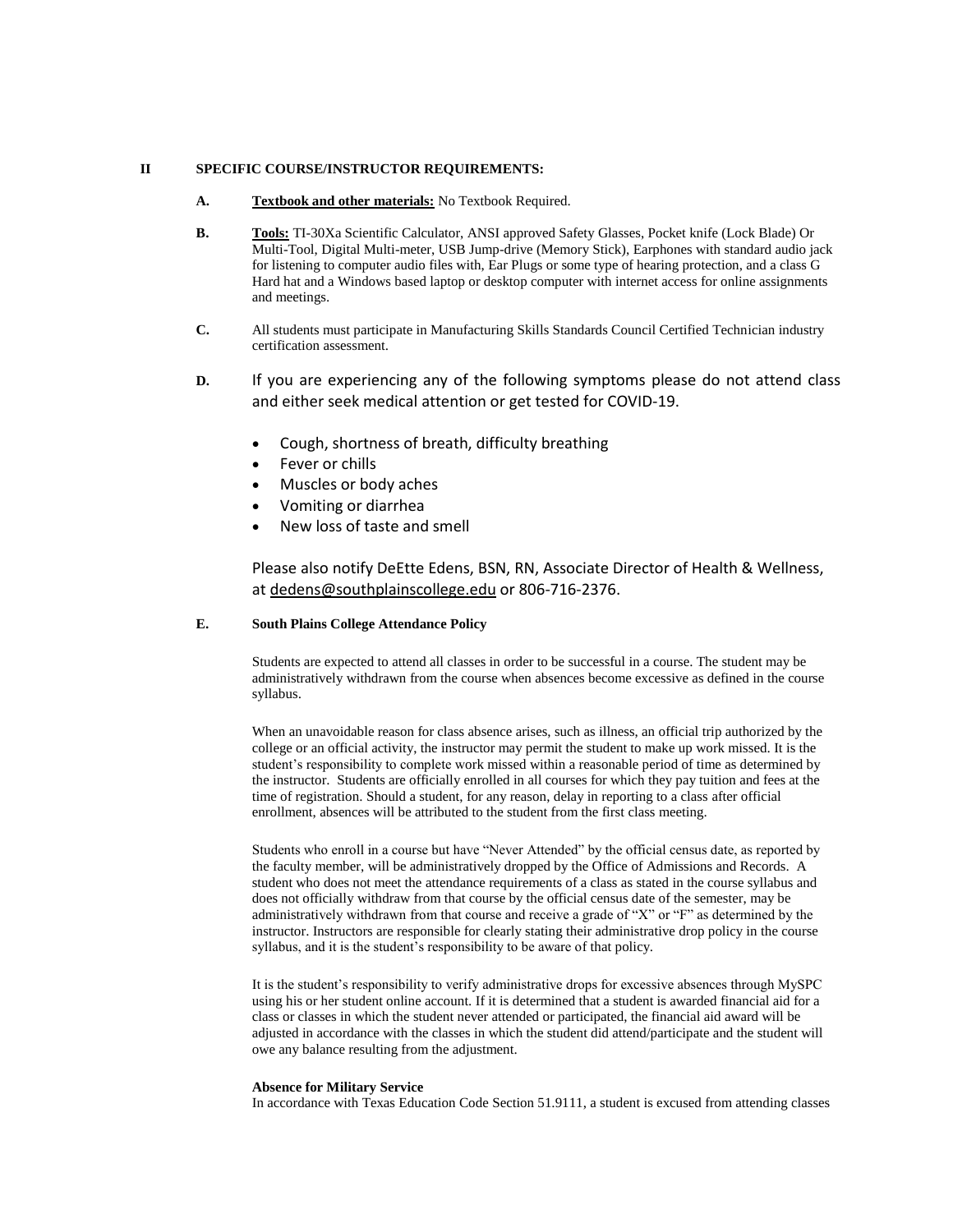or engaging in other required activities, including exams, if he or she is called to active military service of a reasonably brief duration. The maximum time for which the student may be excused has been defined by the Texas Higher Education Coordinating Board as "no more than 25 percent of the total number of class meetings or the contact hour equivalent (not including the final examination period) for the specific course or courses in which the student is currently enrolled at the beginning of the period of active military service." The student will be allowed a reasonable time after the absence to complete assignments and take exams.

### **Religious Holy Days**

In accordance with Texas Education Code Section 51.911, South Plains College will allow a student who is absent from class for the observance of a religious holy day to take an examination or complete an assignment scheduled for that day within seven (7) calendar days after the absence. Students are required to file a written notification of absence with each instructor within the first fifteen (15) days of the semester in which the absence will occur. Forms for this purpose are available in the Dean of Students Office along with instructions and procedures. "Religious holy days" means a holy day observed by a religion whose place of worship is exempt from property taxation under Texas Tax Code Section 11.20.

### **Pregnancy**

In accordance with Title IX of the Education Amendments of 1972, in the event of pregnancy, termination of pregnancy or recovery from any of these conditions a student's absences shall be excused, as deemed necessary by the students physician (Title IX.) The student should contact the SPC Title IX coordinator for further assistance.

- **F.** The following attendance guidelines have been established for the IMET program:
	- 1. **Absent** from class is defined as "not present and ready to participate during scheduled lecture or lab times."
	- 2. **Tardy** is defined as "not present at the designated starting time of the lecture or lab." **Three tardies will equal one absence and will be treated the same as any absence**.
	- 3. When a student accumulates **six** absences minimum course objectives cannot be met and student will be withdrawn from the course.
- **G. Assignment policy:** All required work must be turned in on time in order that the student may benefit from the corrections and study for future examinations. Any work that is handed in post the due date or tests missed will be accepted only at the discretion of the Instructor, Points will be taken from all late assignments or test accepted by the Instructor.

### **H. Grading Policy:**

- a. Final Grade
	- i. Daily tests average will equal 33.3% of final semester grade.
	- ii. lab grade will equal 33.3% of final semester grade.
	- iii. Mid-Term/Final Exam average will equal 33.3% of final semester grade.
- b. Written and oral assignments will be averaged in with daily test average and the lab grade will consist of lab projects.
- c. The lab grade will also include an end of semester Instructor assessment that will be used to adjust the lab grade up or down by up to 20%. This is used to account for class participation, safety violations, end of class clean up as well as other criteria deemed important by the instructor such as overall attitude and demeanor.

## **I. Special Requirements:**

- a. Mid-Term and Final Exam eligibility will be determined by daily test grades. Students will be required to have at least an "80" average on their daily tests for the exam subject they are attempting. Limited Daily Test Retakes will be implemented at instructor discretion to bolster student grades to achieve the minimum grade.
- b. Any student that does not meet the minimum required daily grade upon Exam time may schedule daily test retakes and exams outside of normal class time at instructor discretion. Any student that does not take an exam or test will have a grade of zero input as their grade for that exam or test.
- c. Students in the Industrial Manufacturing and Emerging Technologies program will be required to follow safety procedures while in the classroom and the lab.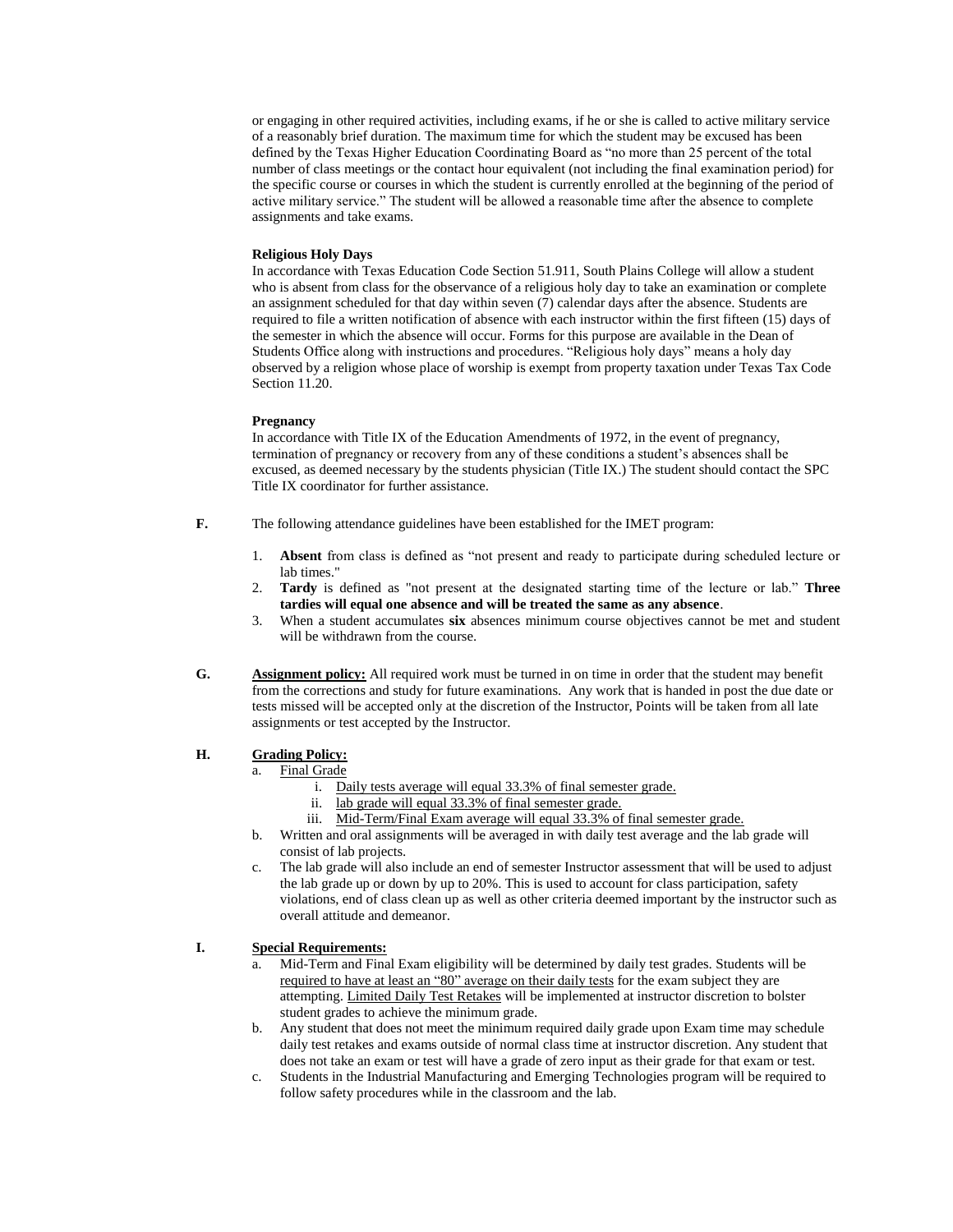d. Chemical hazards and appropriate SDS safety practices will be stressed as part of the safety program.

## **J. Cell phones**

No cell phones or other electronic devices are allowed in the classroom or during lectures. Cell phones may be used during break or during labs.

## **K. Class Dress Code**

No open toed shoes, sandals or flip-flop styled shoes. No baggy, saggy or drooping clothes. This includes wearing pants pulled down in a "Low Slung Style". For safety considerations standard shop acceptable attire is required. If you have any doubts about what is acceptable see the instructor for clarification.

## **L. Tobacco Use**

No tobacco use of any kind is permitted inside the buildings.

- This includes smokeless tobacco.
	- No spitting in the trashcans
	- No spitting in the urinals or toilets
	- No spitting on the floor (Including inside the lab/Shop areas)
	- No use of cups or bottles as spittoons.
- 

## III. **COURSE OUTLINE:**

- **A.** Safety
- **B.** Quality Practices & Measurement

## **SPC Standard Disability Statement**

Students with disabilities, including but not limited to physical, psychiatric, or learning disabilities, who wish to request accommodations in this class should notify the Disability Services Office early in the semester so that the appropriate arrangements may be made. In accordance with federal law, a student requesting accommodations must provide acceptable documentation of his/her disability to the Disability Services Office. For more information, call or visit the Disability Services Office at Levelland (Student Health & Wellness Office) 806-716-2577, Reese Center (Building 8) 806-716-4675, or Plainview Center (Main Office) 806-716-4302 or 806- 296-9611.

## **Non-Discrimination Statement**

South Plains College does not discriminate on the basis of race, color, national origin, sex, disability or age in its programs and activities. The following person has been designated to handle inquiries regarding the non-discrimination policies: Vice President for Student Affairs, South Plains College -1401 College Avenue, Box 5, Levelland, TX 79336, 806-894-9611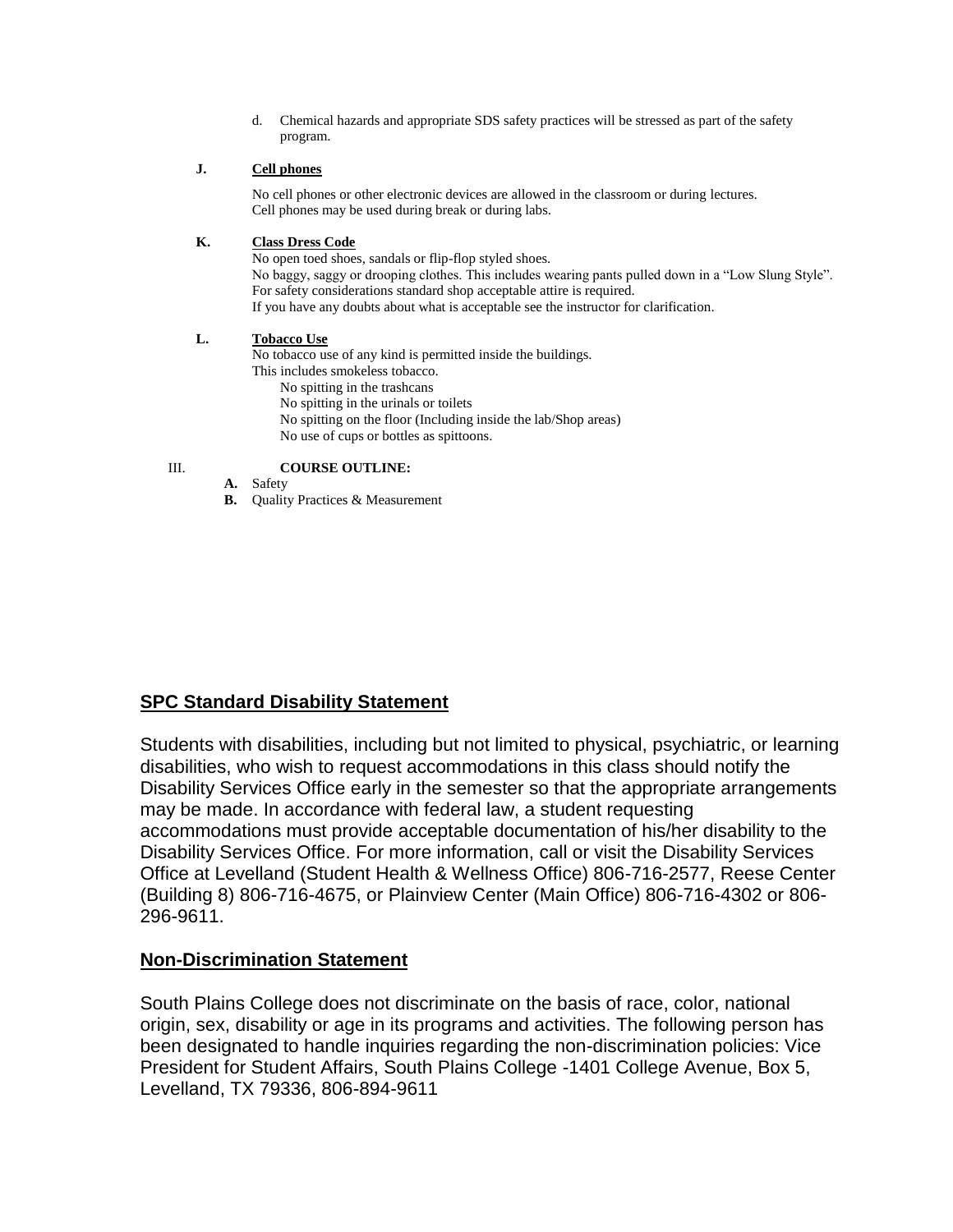## **Diversity Statement**

In this class, the teacher will establish and support an environment that values and nurtures individual and group differences and encourages engagement and interaction. Understanding and respecting multiple experiences and perspectives will serve to challenge and stimulate all of us to learn about others, about the larger world and about ourselves. By promoting diversity and intellectual exchange, we will not only mirror society as it is, but also model society as it should and can be.

## **Campus Concealed Carry**

*South Plains College permits the lawful carry of concealed handguns in accordance with Texas state law, and Texas Senate Bill 11. Individuals possessing a valid License to Carry permit, or the formerly issued Concealed Handgun License, may carry a concealed handgun at all campus locations except for the following.*

• *Natatorium*

*For a complete list of campus carry exclusions zones by event, please visit* **<http://www.southplainscollege.edu/campuscarry.php>**

Texas Senate Bill - 11 (Government Code 411.2031, et al.) authorizes the carrying of a concealed handgun in South Plains College buildings only by persons who have been issued and are in possession of a Texas License to Carry a Handgun. Qualified law enforcement officers or those who are otherwise authorized to carry a concealed handgun in the State of Texas are also permitted to do so. Pursuant to Penal Code (PC) 46.035 and South Plains College policy, license holders may not carry a concealed handgun in restricted locations. For a list of locations, please refer to the SPC policy at:

[\(http://www.southplainscollege.edu/human\\_resources/policy\\_procedure/hhc.php\)](http://www.southplainscollege.edu/human_resources/policy_procedure/hhc.php)

Pursuant to PC 46.035, the open carrying of handguns is prohibited on all South Plains College campuses. Report violations to the College Police Department at 806-716-2396 or 9-1-1.

## **SCANS COMPETENCIES**

**RESOURCES: Identifies, organizes, plans and allocates resources.**

- C-1 **TIME**—Selects goal—relevant activities, ranks them, allocates time, and prepares and follows schedules.
- C-2 **MONEY**—Uses or prepares budgets, makes forecasts, keeps records, and makes adjustments to meet objectives.
- C-3 **MATERIALS & FACILITIES**—Acquires, stores, allocates, and uses materials or space efficiently.<br>C-4 **HUMAN RESOURCES**—Assesses skills and distributes work accordingly, evaluates performances and
- HUMAN RESOURCES—Assesses skills and distributes work accordingly, evaluates performances and provides feedback.

**INFORMATION – Acquires and Uses Information**